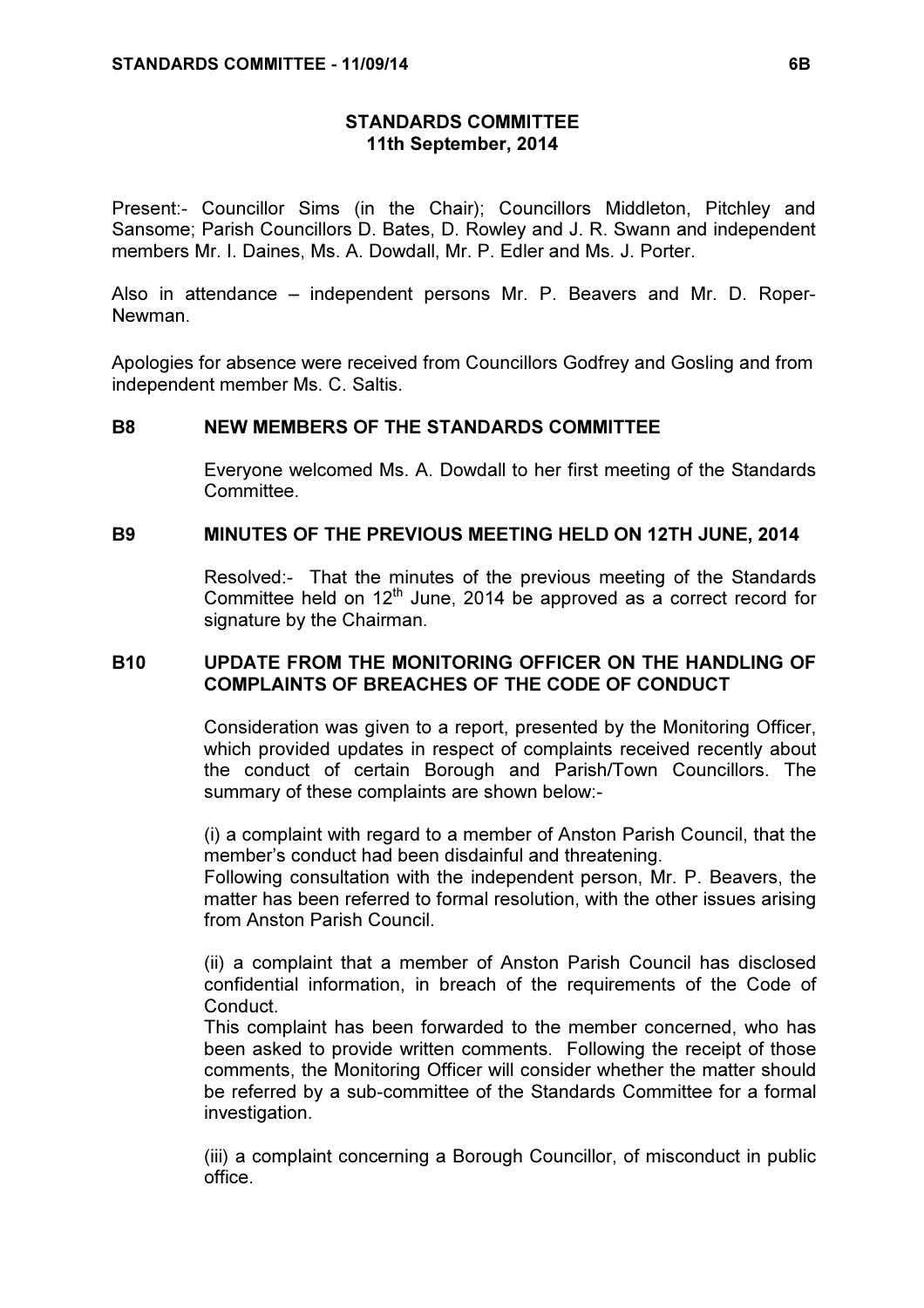The Monitoring Officer asked for further information from the complainant, during July, 2014 and no further details have been received. The Monitoring Officer proposes that this matter should now be closed and the complainant informed accordingly.

(iv) a complaint that a member of Anston Parish Council had incorrectly taken the Chair at the meeting.

Following correspondence with the complainant, the Monitoring Officer was satisfied that this complaint did not fall within the remit of the Code of Conduct as a potential breach of the Code of Conduct.

(v) a complaint that an Anston Parish Councillor had behaved in a way to bring the office of councillor into disrepute, had failed to declare an interest and had improperly conferred an advantage on a friend.

This matter has been referred to the Councillor concerned for written comments, following which the Monitoring Officer will form a view as to whether this matter should be considered by a sub-committee of the Standards Committee as to consider a formal investigation is required.

(vi) a complaint that a member of Anston Parish Council was involved in offensive and potentially defamatory conduct.

This matter has been referred to the Councillor involved for written comments, prior to the Monitoring Officer determining whether this should be referred to a sub-committee of the Standards Committee to consider whether a formal investigation is required.

In addition, reference was made to the forthcoming sub-committee hearing in respect of the conduct of another Councillor. It was noted that a report on this hearing will be submitted to the next meeting of the Standards Committee.

Discussion took place on the estimated costs of investigating complaints.

Resolved:- (1) That the report be received and its contents noted.

(2) That the Standards Committee notes the steps that have been taken to resolve the complaints.

(3) That future reports of the Monitoring Officer, relating to complaints about the conduct of Borough and Parish/Town Councillors, shall state the amounts of the costs involved in investigating such complaints.

# B11 GENERAL UPDATE FROM THE MONITORING OFFICER

 Consideration was given to a report, presented by the Monitoring Officer, which provided updates in respect of:-

(i) the wider publicising of the confidential reporting code, including the Council's partner agencies (as referred to at Minute No. B3 of the meeting of the Standards Committee held on 12th June, 2014)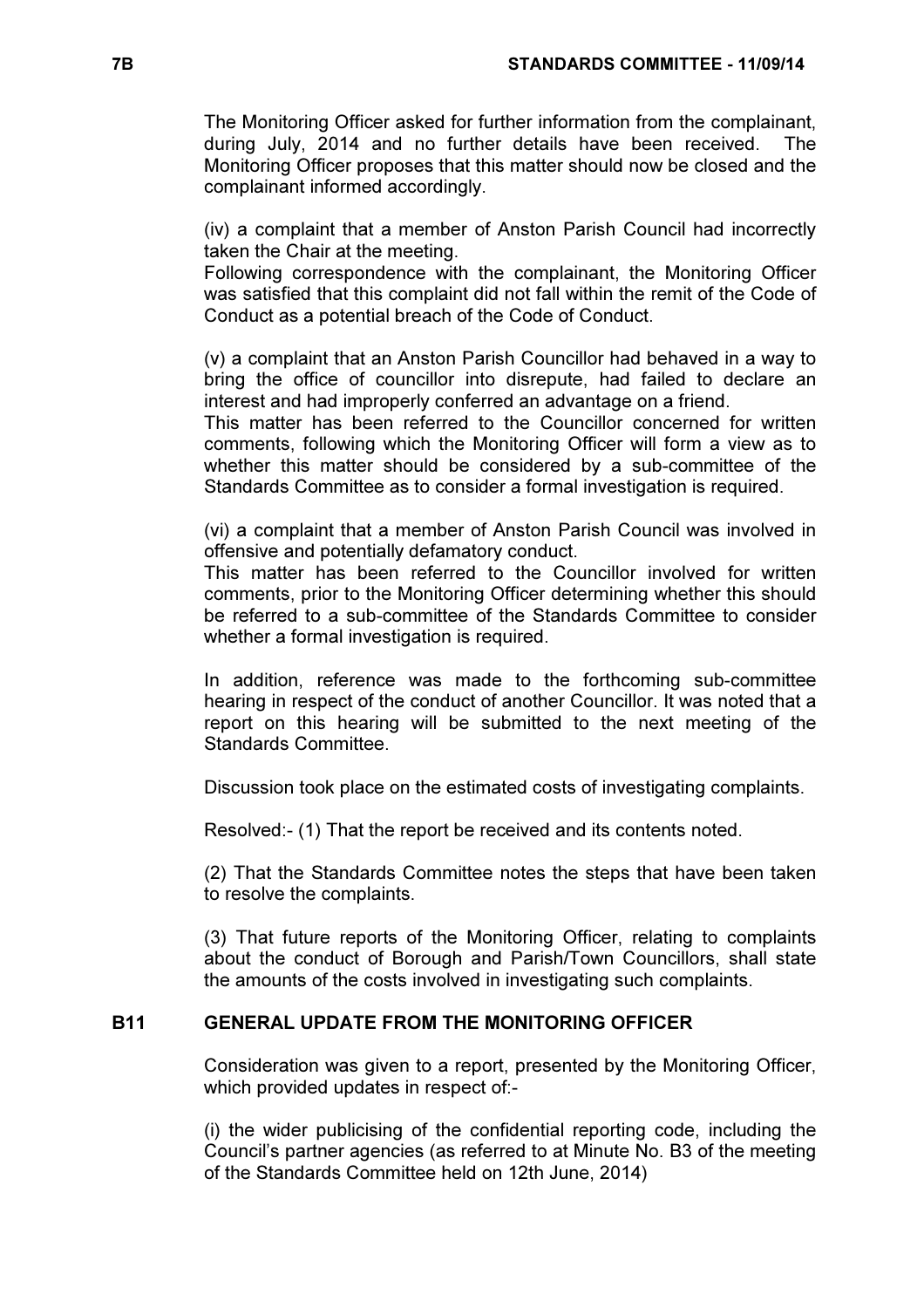The report stated that a reminder has been sent to all Borough Council staff with regard to the availability of the confidential reporting code. In addition correspondence has been sent to the major partner agencies to remind them of their need to act appropriately with regard to employment matters and asking them to further publicise the confidential reporting code with their employees.

Discussion took place on the implications of this reporting code for the Council's disciplinary procedures.

(ii) the Department for Business Innovation and Skills consultation – during the passage of the Enterprise and Regulatory Reform Bill 2013, the coalition Government had undertaken to review the whistleblowing framework through a call for evidence and to consider any cases for change. A copy of the consultation document on the annual reporting requirement was included as an appendix to the report. The purpose of the consultation is to seek views as to how annual reporting on whistleblowing issues should be implemented.

The Committee's discussion referred to:-

: reporting annually on whistle-blowing procedures

: the consultation document appeared to be ambiguous in its references to Members of Parliament

- : the incidence of whistle-blowing
- : organisational barriers to whistle-blowing
- : the investigation of issues arising from whistle-blowing

: the implications of the Public Interest Disclosure (Prescribed Persons) (Amendment) Order 2014

(iii) Training on the Code of Conduct for Elected Members – an invitation will be extended to all Members of the Standards Committee to attend this training for Borough Councillors, due to take place during October 2014.

(iv) Costs of Investigating Complaints – the estimated costs will be included in future reports and will in future be included as part of the annual report on the investigation of complaints, as submitted to this Committee.

Resolved:- (1) That the report be received and its contents noted.